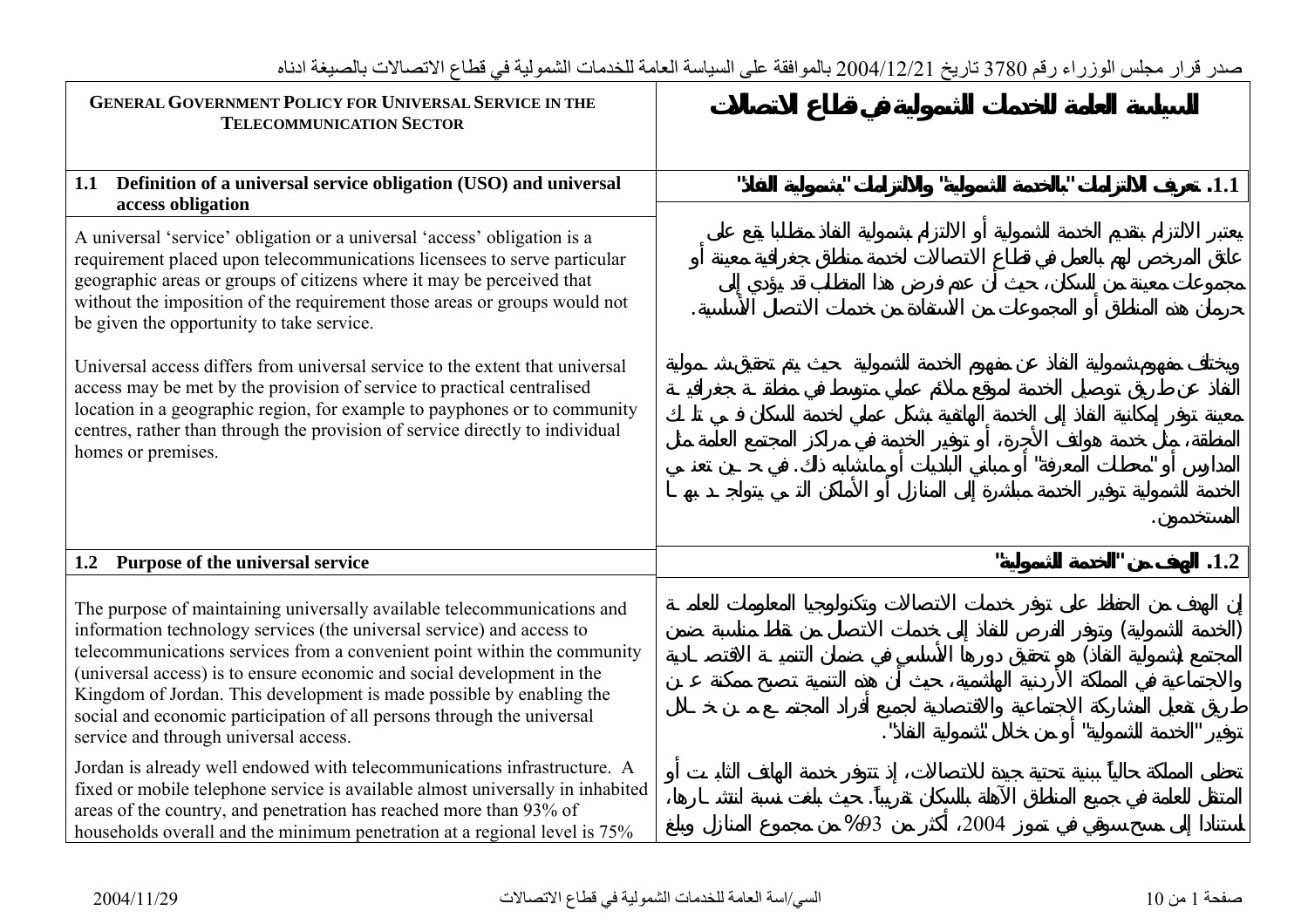| of households in rural areas of the South Region.                                                                                                                                                                                                                                                                                                                                                                                                                                                                                                                                   |   | %75 |                         |
|-------------------------------------------------------------------------------------------------------------------------------------------------------------------------------------------------------------------------------------------------------------------------------------------------------------------------------------------------------------------------------------------------------------------------------------------------------------------------------------------------------------------------------------------------------------------------------------|---|-----|-------------------------|
| Therefore the purpose of this policy is to ensure the continuance of the<br>universal service and of universal access as the populated areas of Jordan<br>grow and as the definition of basic telecommunications services changes.                                                                                                                                                                                                                                                                                                                                                  |   |     |                         |
| The general position of Government is that the imposition of widely defined<br>universal service or access obligations upon licensees should be avoided, in<br>favour of the competitive workings of the market. These competitive<br>workings are expected to increase the desirability and affordability of<br>services and thus more widely distribute the penetration of communication<br>services amongst the population. Only if after an appropriate period it<br>became clear that there was a failure of competition would Government<br>wish to reconsider this position. |   |     |                         |
| The role of Government with respect to the USO and Universal<br>1.3<br><b>Access</b>                                                                                                                                                                                                                                                                                                                                                                                                                                                                                                |   |     | .1.3                    |
| The role of the Ministry of Information Communications and Technology<br>under the Article 3 of the Telecommunications Law includes:                                                                                                                                                                                                                                                                                                                                                                                                                                                | 3 |     |                         |
| Article $3(b)$ To propose the policy related to the provision of Universal<br>Service and to submit the same to the Council of Ministers for<br>approval; and to follow up the development of this policy for the<br>purpose of expanding the scope of coverage of telecommunications<br>and information technology services, both horizontally and<br>vertically, in such a way as to meet the requirements of economic<br>and social development in the Kingdom."                                                                                                                 |   |     | $\mathfrak{Z}$          |
| To draw up plans that encourage investment, on a<br>Article $3(c)$<br>competitive basis, in the telecommunications and information<br>technology sectors in the Kingdom, creating an atmosphere for the<br>provision of services to users at just, reasonable and affordable<br>prices, in accordance with the latest technological developments in<br>these sectors."                                                                                                                                                                                                              |   |     | $\overline{\mathbf{3}}$ |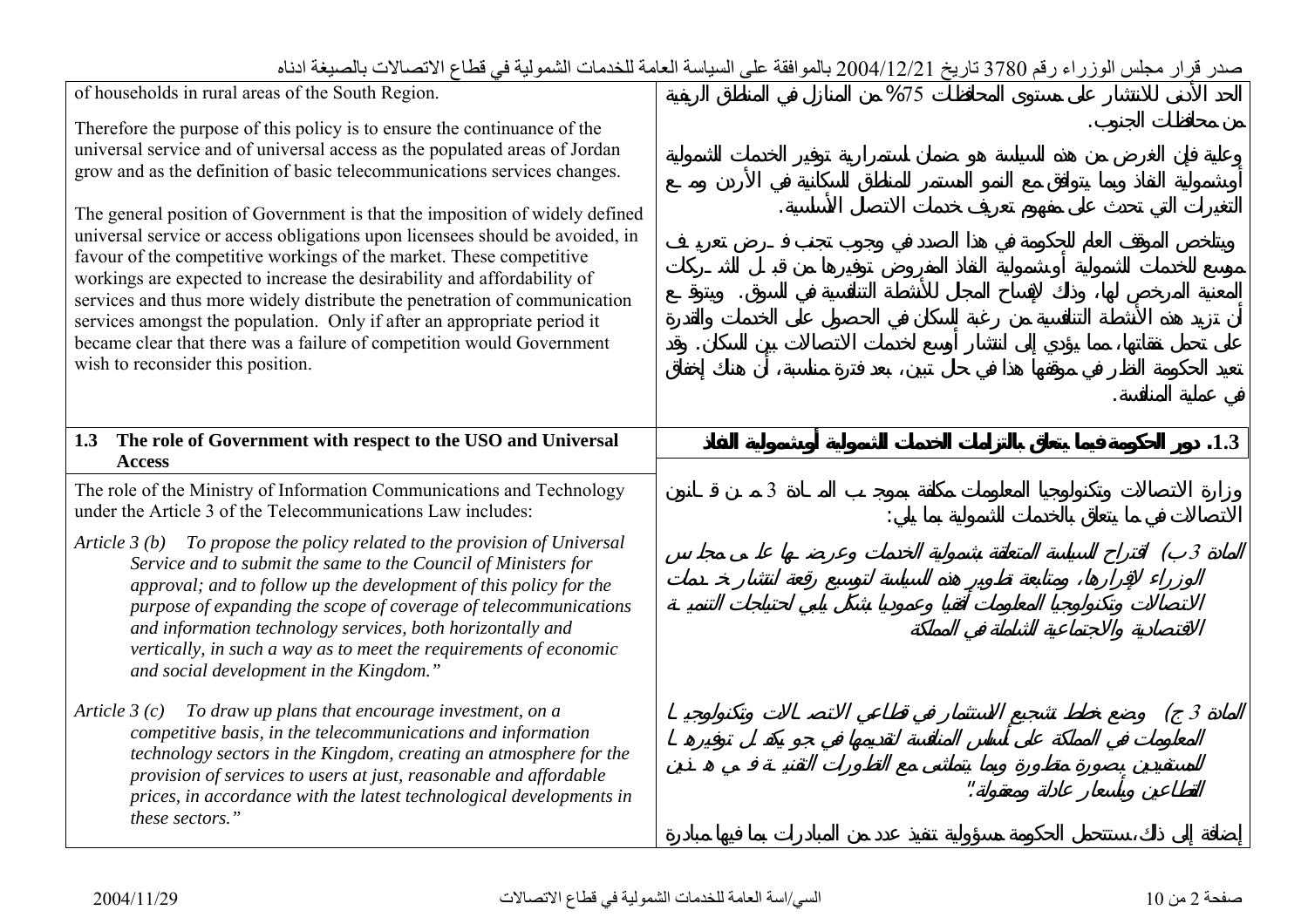| <del>ر پر</del> سی                                                                                                                                                                                                                                                                                                                                                        |            |       |
|---------------------------------------------------------------------------------------------------------------------------------------------------------------------------------------------------------------------------------------------------------------------------------------------------------------------------------------------------------------------------|------------|-------|
| In addition, Government shall be responsible for the implementation of the<br>Knowledge Centre programme, the eVillages programme, and for the<br>provision of ICT and particularly internet and other telecommunications                                                                                                                                                 |            |       |
| services in education institutions. These form the basis for universal access<br>to internet in areas of the country where it is not available by commercial                                                                                                                                                                                                              |            |       |
| means.                                                                                                                                                                                                                                                                                                                                                                    |            |       |
| The role of the TRC and the Board of Commissioners<br>1.4                                                                                                                                                                                                                                                                                                                 |            | .1.4  |
| The role of the TRC is to implement Government universal service and<br>universal access policy. Components of this role are obligations arising from<br>the Telecommunications Law and JT's license. Others are derived from<br>these obligations, and are in particular:                                                                                                |            |       |
| (a) To establish, under Article 86 of the Telecommunications Law, with the<br>approval of the Council of Ministers, an independent fund to increase the<br>provision of Universal Telecommunications and Information<br>Technology Services in the Kingdom and to contribute to the build-out<br>and development of infrastructure in communities in actual need of these | 86         |       |
| services. By implication, this fund may be used to correct any material<br>competitive disadvantage suffered by USPs, to provide support for the<br>implementation of private payphones in disadvantaged areas of the<br>Kingdom and to support affordable services for the economically<br>disadvantaged.                                                                |            | 1.7.1 |
| (b) To establish a regime "for the sharing of USO costs before the start of<br>operations of any Public Switched Voice Service in competition with the<br><i>Licensee</i> " under Paragraph 2.6 of Appendix 4, concerning USO Service<br>Coverage and Quality of JT's Licence.                                                                                            | (4)<br>2.6 |       |
| (c) To select licensed operator(s) to be $USP(s)$ .                                                                                                                                                                                                                                                                                                                       |            |       |
| (d) To evaluate the material competitive disadvantage claims made by USPs<br>and subsequently to determine the material competitive disadvantage<br>suffered by each USP.                                                                                                                                                                                                 |            |       |
| (e) To determine which licensed operators should contribute to the                                                                                                                                                                                                                                                                                                        |            |       |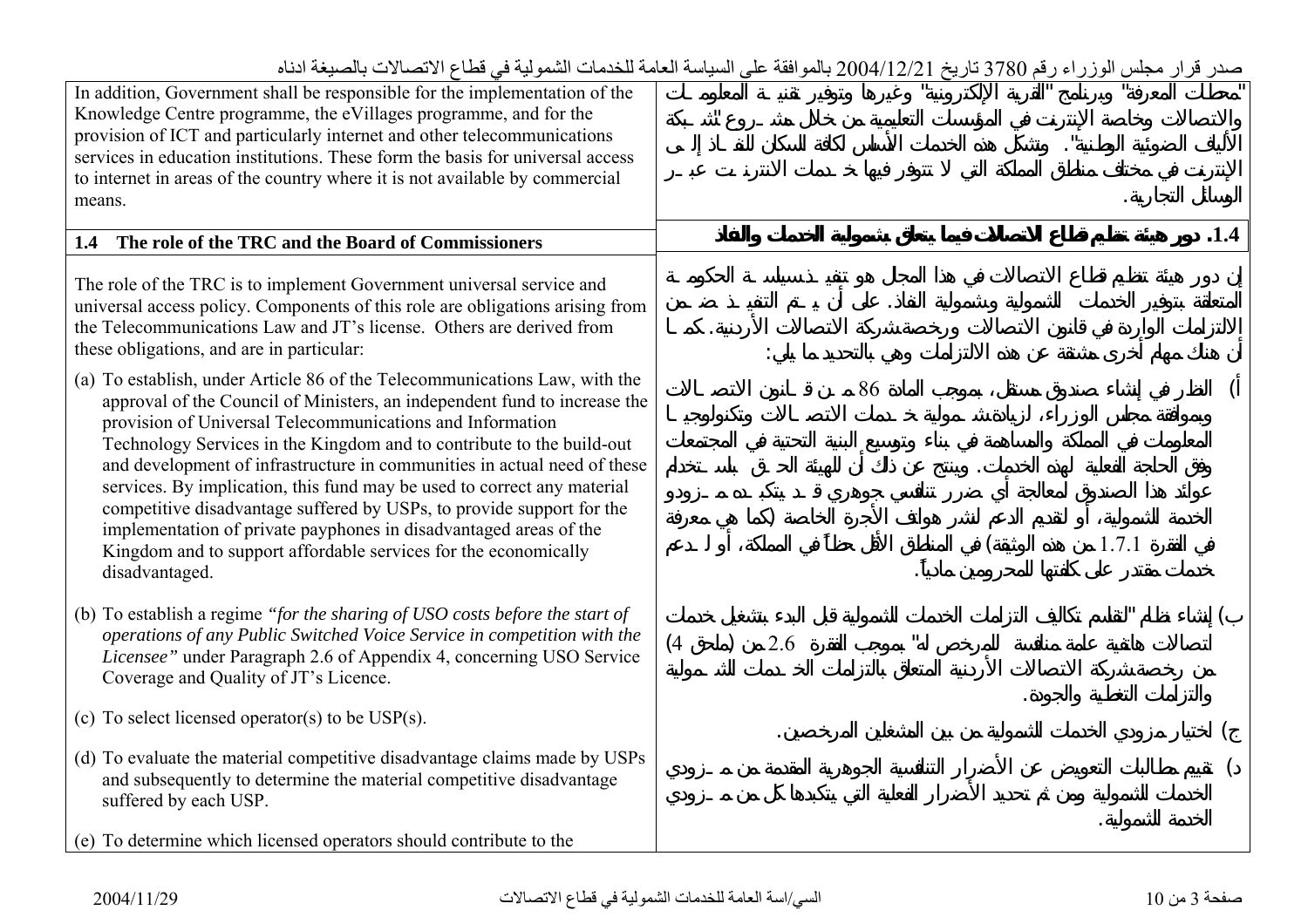| صدر قرار مجلس الوزراء رقم 3780 تاريخ 2004/12/21 بالموافقة على السياسة العامة للخدمات الشمولية في قطاع الاتصالات بالصيغة ادناه |
|-------------------------------------------------------------------------------------------------------------------------------|
|                                                                                                                               |

| Universal Service Fund.                                                                                                                                                                                         |     |     |       |      |
|-----------------------------------------------------------------------------------------------------------------------------------------------------------------------------------------------------------------|-----|-----|-------|------|
| (f) To determine and collect compensation from contributing licensed<br>operators.                                                                                                                              |     | י \ |       |      |
| (g) To monitor the availability of the Basic Public Telephone Service as<br>defined in Section 1.5 below.                                                                                                       |     |     |       | 1.5  |
| (h) To monitor the availability of affordable tariffs.                                                                                                                                                          |     |     |       |      |
| (i) If Government requires affordable tariffs under Section 1.6.2 of this<br>policy, to evaluate such tariffs proposed by universal service providers<br>and subsequently to approve agreed affordable tariffs. | \ " |     |       |      |
| (j) To review JT's plans for the provision of services to the disabled, and<br>subsequently to approve an agreed plan.                                                                                          |     |     | 1.6.2 |      |
| To monitor the availability of handsets for the disabled and directory<br>enquiry and support services for the disabled provided by all licensed<br>operators.                                                  |     |     |       |      |
| (k) To determine the communities that are to receive funding for the<br>introduction of private payphones.                                                                                                      |     |     |       |      |
| (1) To determine the amount of funding to be provided for the introduction<br>of private payphones, and the method of disbursing such funds.                                                                    |     |     |       |      |
| (m) To determine services that should be taken into account in deciding                                                                                                                                         |     |     |       |      |
| parameters and requirements for the provision of the universal service.                                                                                                                                         |     |     |       |      |
|                                                                                                                                                                                                                 |     |     |       |      |
| The universal service<br>1.5                                                                                                                                                                                    |     |     |       | .1.5 |
| The universal service shall be the Basic Public Telephone Service. The<br>Basic Public Telephone Service means the telecommunications services                                                                  |     |     |       |      |

 $\Gamma$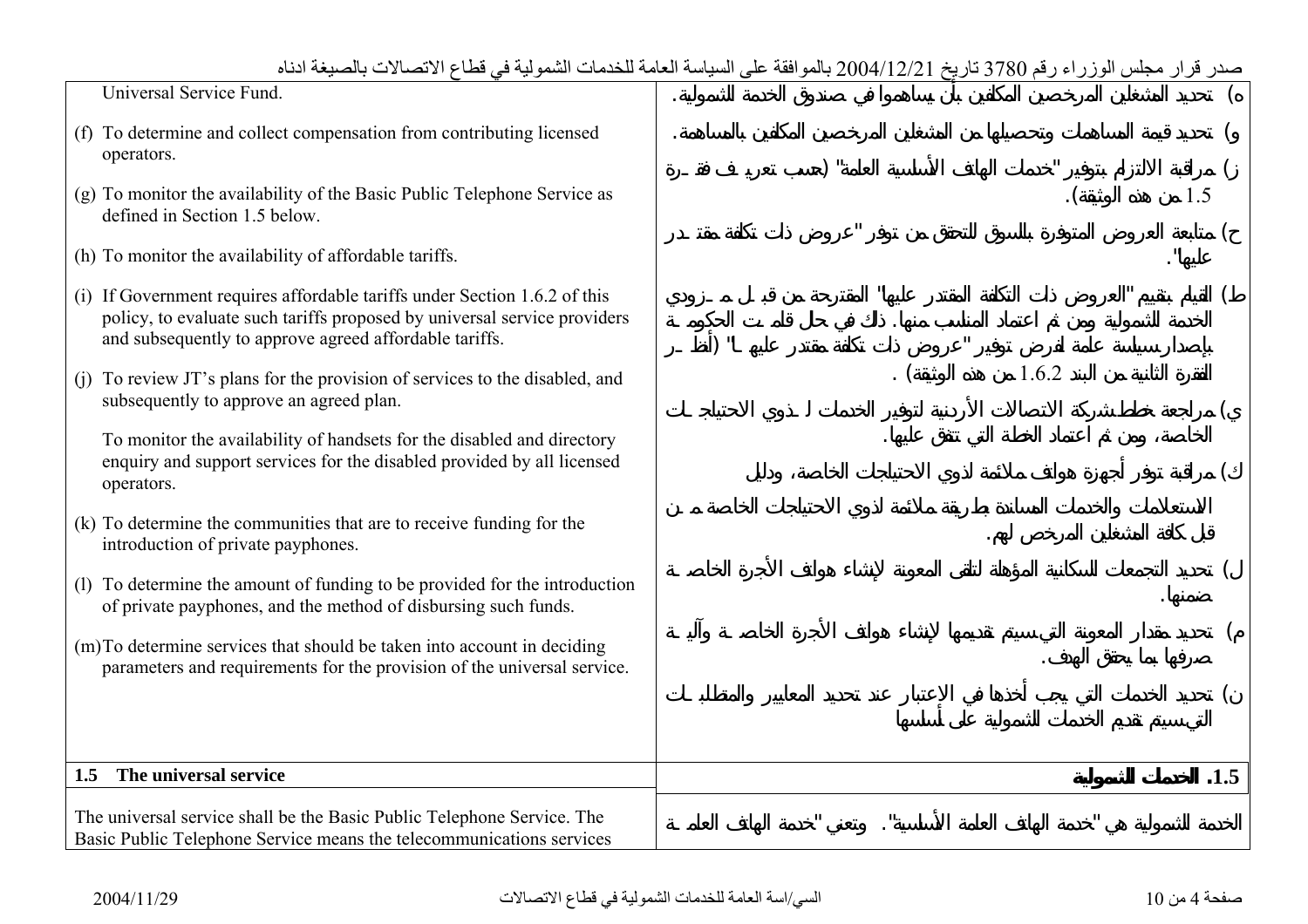| comprising technical features which are the minimum necessary to allow the<br>establishing of a telephony channel capable of allowing customers to make<br>and receive local, national and international calls supporting speech,<br>facsimile and data communications sufficient for functional access to<br>internet services. Functional internet access shall be considered to be<br>available if the service provided is equivalent in data rate, reliability and<br>continuity of service to that used by a majority of subscribers taking account<br>technical factors that may limit the performance of such technologies in<br>certain geographic locations. |        |
|-----------------------------------------------------------------------------------------------------------------------------------------------------------------------------------------------------------------------------------------------------------------------------------------------------------------------------------------------------------------------------------------------------------------------------------------------------------------------------------------------------------------------------------------------------------------------------------------------------------------------------------------------------------------------|--------|
| The universal service may be provided using any suitable technology base<br>but there shall be a presumption in determining the net cost of the USO that<br>the optimal technology in cost terms that meets the requirement has been<br>used. The definition of optimal technology may take account of expected<br>developments in functional internet access that may take place. The TRC<br>shall have the responsibility for determining what technologies are optimal.                                                                                                                                                                                            |        |
| Availability of the universal service<br>1.6                                                                                                                                                                                                                                                                                                                                                                                                                                                                                                                                                                                                                          | .1.6   |
| Geographic availability<br>1.6.1                                                                                                                                                                                                                                                                                                                                                                                                                                                                                                                                                                                                                                      | .1.6.1 |
| The universal service shall be available to any Person requesting such<br>service at the prevailing standard connection and other rates for the Basic<br>Public Telephone Service charged by the relevant Universal Service<br>Provider.                                                                                                                                                                                                                                                                                                                                                                                                                              |        |
| The universal service shall be available in all municipalities and populated<br>areas recognised by the Minister of Municipalities and Environment of<br>Jordan that have a population of 300 or more permanent inhabitants as<br>determined from time to time by the Department of Statistics, or its<br>successor.                                                                                                                                                                                                                                                                                                                                                  | 300    |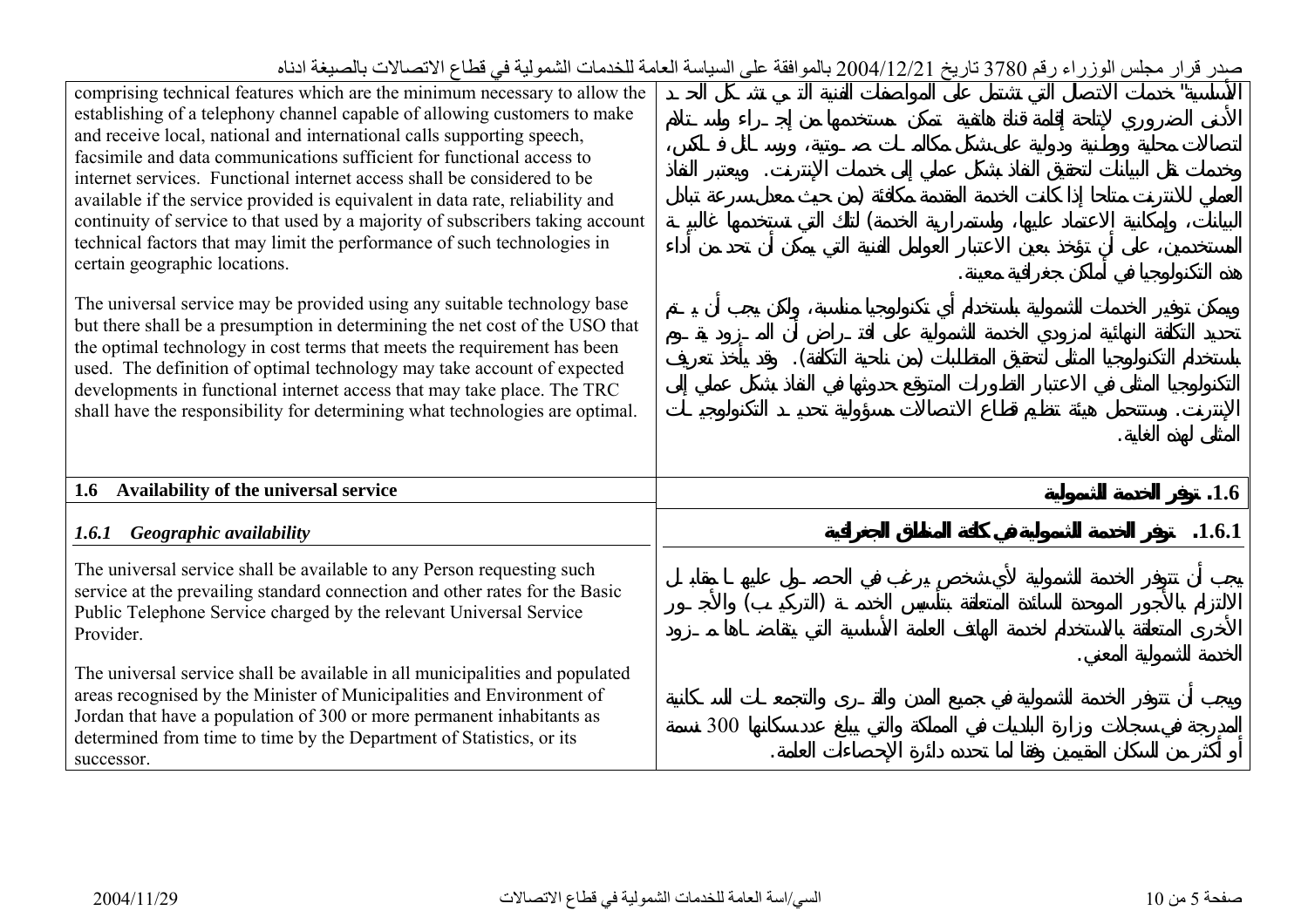| The universal service shall also be available outside such municipalities and<br>populated areas to any Person requesting such service at the prevailing<br>standard connection and other rates for the Basic Public Telephone Service<br>charged by the relevant Universal Service Provider, provided however that<br>in such circumstances the Universal Service Provider shall be permitted to<br>recover from such customer the full incremental cost of connection over and<br>above the average cost of connection of the Licensee if and to the extent<br>such cost exceeds the Licensee's average cost of 50 man hours work plus<br>500 JD.<br>The relevant Universal Service Provider in an area is the Provider that is<br>licensed to provide the universal service in that area. | 500<br>$\mathbf{X}$ |
|----------------------------------------------------------------------------------------------------------------------------------------------------------------------------------------------------------------------------------------------------------------------------------------------------------------------------------------------------------------------------------------------------------------------------------------------------------------------------------------------------------------------------------------------------------------------------------------------------------------------------------------------------------------------------------------------------------------------------------------------------------------------------------------------|---------------------|
| 1.6.2 Affordability                                                                                                                                                                                                                                                                                                                                                                                                                                                                                                                                                                                                                                                                                                                                                                          | .1.6.2              |
|                                                                                                                                                                                                                                                                                                                                                                                                                                                                                                                                                                                                                                                                                                                                                                                              |                     |
| An affordable tariff is one that is available to members of lower income<br>groups including members of particular groups that are often economically<br>disadvantaged such as senior citizens, retired or disabled individuals. An<br>affordable tariff is intended to give individuals in such groups access to the<br>Basic Public Telephone Service.                                                                                                                                                                                                                                                                                                                                                                                                                                     |                     |
| Government recognises the importance of the availability of an affordable<br>tariff for the Basic Public Telephone Service to ensure that lower income<br>groups can participate socially and economically. Government wishes to                                                                                                                                                                                                                                                                                                                                                                                                                                                                                                                                                             |                     |
| increase penetration of telephony services amongst those households with<br>monthly income below JD300. Government believes that penetration may<br>be increased through the availability of an affordable tariff for the Basic<br>Public Telephone Service.                                                                                                                                                                                                                                                                                                                                                                                                                                                                                                                                 | 300                 |
| Nevertheless Government believes that affordable tariffs will evolve through<br>competition between licensed mobile operators particularly as the number of<br>such operators rises.                                                                                                                                                                                                                                                                                                                                                                                                                                                                                                                                                                                                         |                     |
| Should such a tariff not evolve, then Government through the TRC may<br>require such a tariff to be offered by each USP in its area. The net cost of                                                                                                                                                                                                                                                                                                                                                                                                                                                                                                                                                                                                                                         |                     |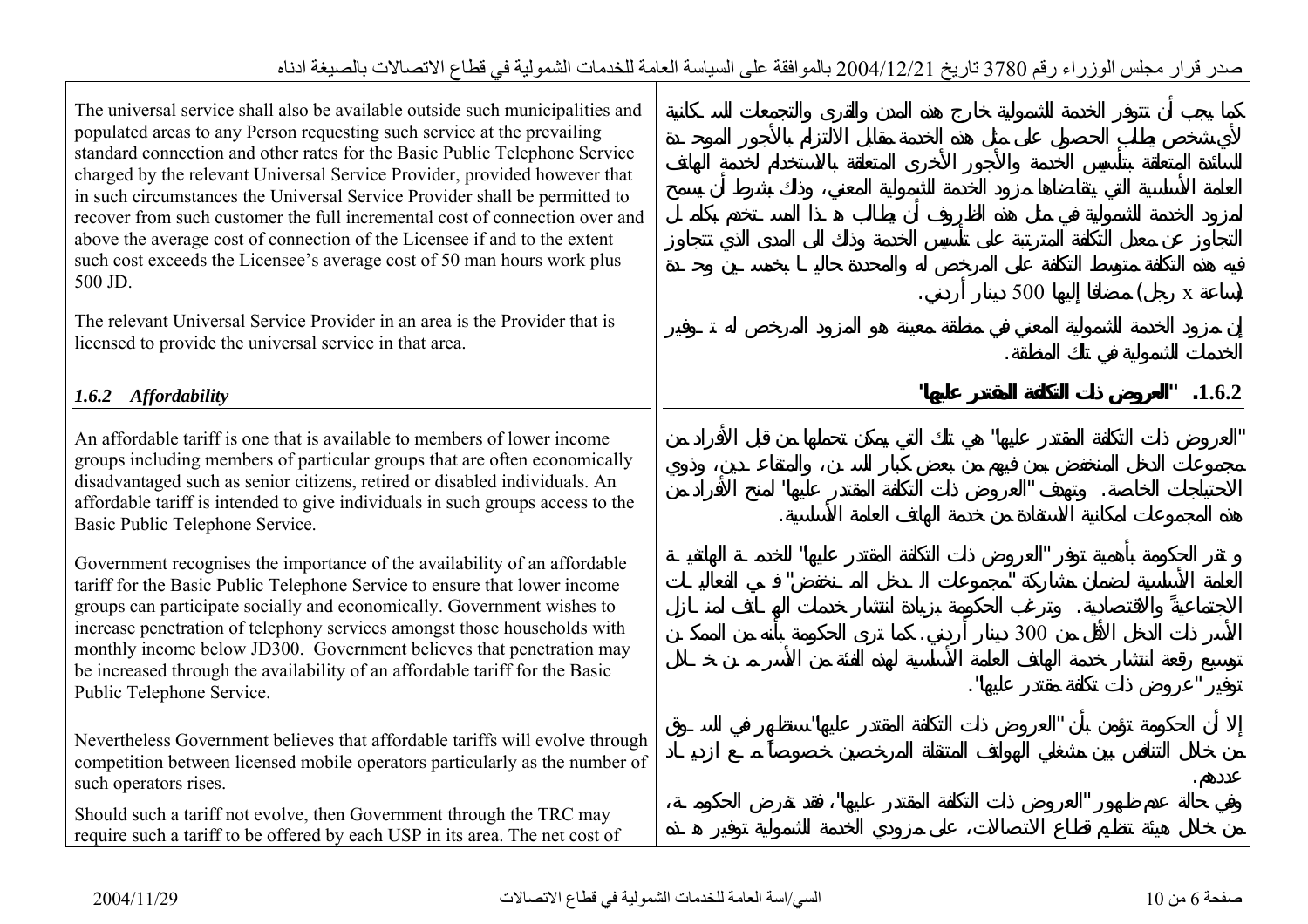| such a required and approved tariff shall be included in the calculation of the                                                                   |  |  |        |
|---------------------------------------------------------------------------------------------------------------------------------------------------|--|--|--------|
| net cost of the universal service.                                                                                                                |  |  |        |
| The TRC shall be required to review, and providing that it is satisfactory,                                                                       |  |  |        |
| approve any affordable tariff prior to its publication by a licensed operator.                                                                    |  |  |        |
| In particular, the TRC shall ensure that the affordable tariff does not add                                                                       |  |  |        |
| unnecessarily to the USO burden by ensuring that groups to which it is to be<br>made available have a high proportion of low income households or |  |  |        |
| individuals, and that by making this tariff available to these groups, the                                                                        |  |  |        |
| service does not then become available to groups that are not economically                                                                        |  |  |        |
| disadvantaged.                                                                                                                                    |  |  |        |
| 1.6.3 Access by the disabled                                                                                                                      |  |  | .1.6.3 |
|                                                                                                                                                   |  |  |        |
| Government requires the present USP, JT, to meet the terms of its licence by                                                                      |  |  |        |
| preparing a plan to improve access to its services by users with disabilities.                                                                    |  |  |        |
| In accordance with JT's licence, the TRC shall review JT's plans and                                                                              |  |  |        |
| encourage consultations between the Licensee and representatives of                                                                               |  |  |        |
| disabled users in order to develop the best possible approach to improving                                                                        |  |  |        |
| access consistent with the costs of improving access and the socio-economic                                                                       |  |  |        |
| development levels of Jordan. At the end of these consultations, the TRC                                                                          |  |  |        |
| shall approve, and the Licensee shall implement the approved plan.                                                                                |  |  |        |
| In addition, Government requires that all licensed operators, including those                                                                     |  |  |        |
| offering Basic Public Telephony Services and licensed mobile operators, in                                                                        |  |  |        |
| so far as they provide telephone handsets and other communicating devices,                                                                        |  |  |        |
| shall ensure that the range of devices offered includes models suitable for                                                                       |  |  |        |
| individuals with disabilities that affect the use of a telephone. The                                                                             |  |  |        |
| disabilities shall include hearing, sight and manipulation impairments.                                                                           |  |  |        |
| Government requires that all licensed operators offering Basic Public                                                                             |  |  |        |
| Telephony Services and licensed mobile operators provide information                                                                              |  |  |        |
| about the services that they provide, including sales literature, contractual                                                                     |  |  |        |
| information and billing information in ways that enable access by                                                                                 |  |  |        |
| individuals who have hearing or sight impairments.                                                                                                |  |  |        |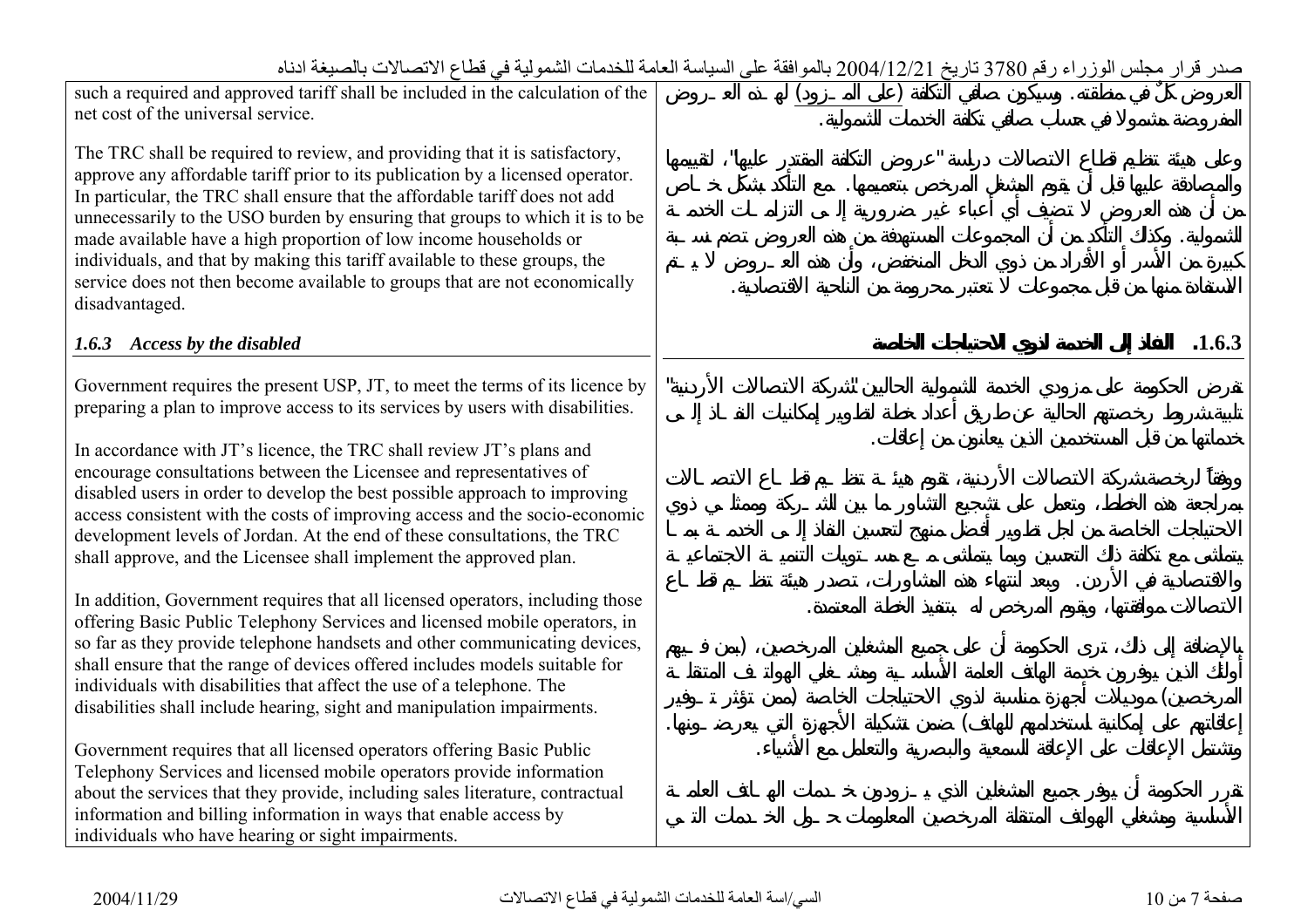| Government would like all operators offering Basic Public Telephony<br>Services and licensed mobile operators to provide directory enquiry<br>facilities that include the placement of the call by the operator. Government<br>requires that for registered disabled individuals access to this service shall<br>be at the prevailing standard rate for dialled calls.<br>Since these obligations are placed on all operators, they are not<br>discriminatory and therefore do not impose any competitive disadvantage on<br>any licensed operator. Therefore the cost of implementing these obligations<br>shall not be considered as an element of cost of the USO. |         |
|-----------------------------------------------------------------------------------------------------------------------------------------------------------------------------------------------------------------------------------------------------------------------------------------------------------------------------------------------------------------------------------------------------------------------------------------------------------------------------------------------------------------------------------------------------------------------------------------------------------------------------------------------------------------------|---------|
| <b>Universal Access</b><br>1.7                                                                                                                                                                                                                                                                                                                                                                                                                                                                                                                                                                                                                                        | .1.7    |
| 1.7.1 Payphones                                                                                                                                                                                                                                                                                                                                                                                                                                                                                                                                                                                                                                                       | .1.7.1  |
| Government requires that payphones shall be established by individuals or<br>companies in private real estate without the need for a license (private<br>payphones), in areas where the penetration of fixed and mobile telephone<br>services is low, in order that citizens in such areas shall be able to participate<br>in the economy and in the society by telephone.                                                                                                                                                                                                                                                                                            |         |
| To this end, Universal Service Providers shall provide the basic and<br>additional services to private payphone operators at wholesale rates no<br>greater than the prevailing standard rate. This service shall give users of a<br>private payphone access to the Basic Public Voice Service from the<br>payphone. The additional services shall include facilities that enable the<br>payphone operator to charge the user accurately and reliably and in<br>proportion to the charges levied on the payphone operator by the USP.<br>(such as cost-meter pulse)                                                                                                    | $\cdot$ |
| It is envisaged that private payphone operators will provide such payphones                                                                                                                                                                                                                                                                                                                                                                                                                                                                                                                                                                                           |         |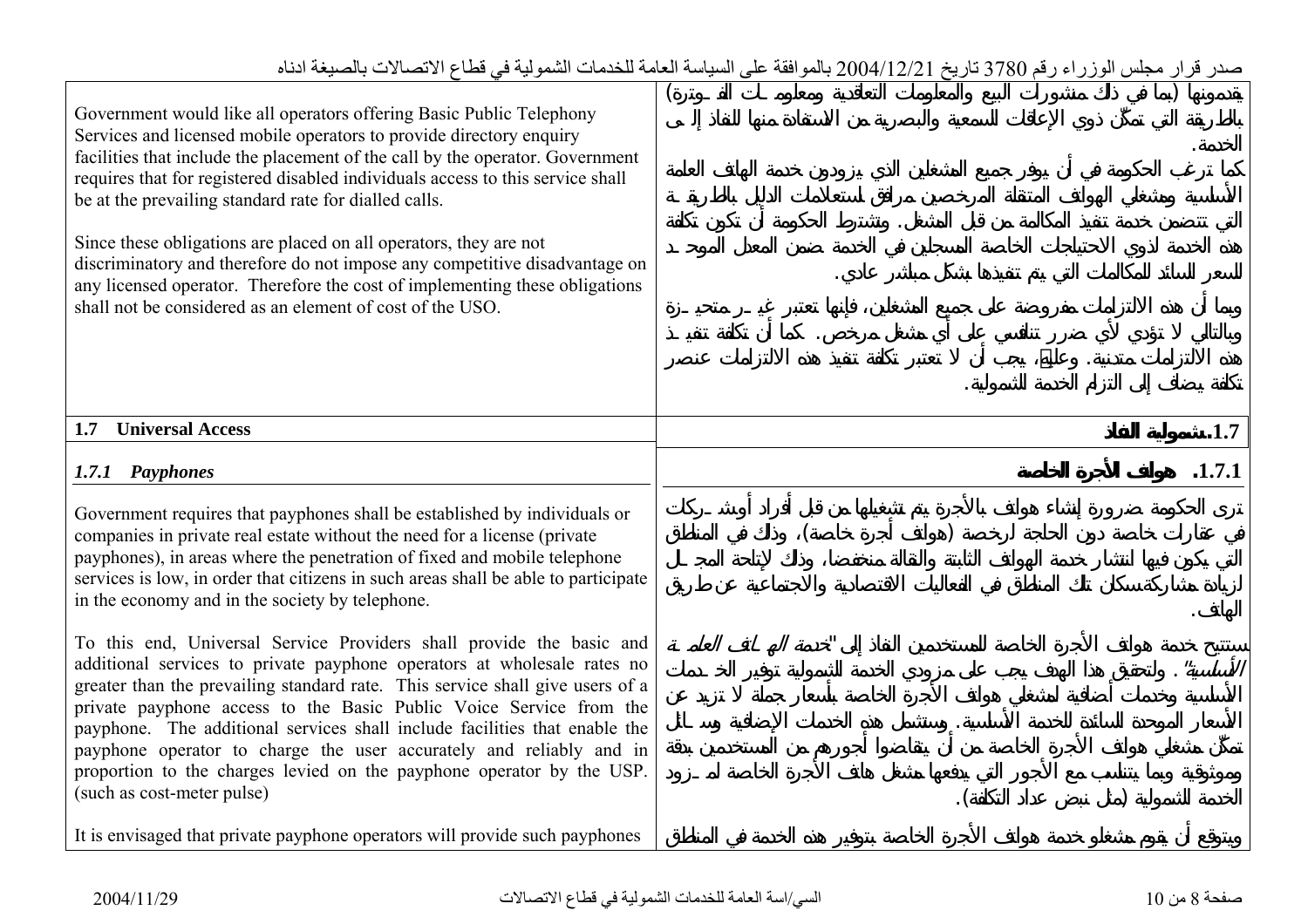| in areas where they believe that there is a need. However, it is anticipated<br>that payphone operators will not provide payphones in all areas where the<br>penetration of telephone services is low. If, after a suitable period of time,<br>such areas are not served by payphone, and a representative of such an area<br>can present evidence to TRC of low penetration of telephone services, as<br>that is defined by TRC, and that the area qualifies for the Universal Service,<br>then the USP shall underwrite the provision of a private payphone and seek<br>recompense through the Universal Service Fund.<br>The TRC shall review each case where underwriting of private payphone<br>provision is requested, and shall determine the merit of the request and the<br>amount of compensation. |        |      |
|--------------------------------------------------------------------------------------------------------------------------------------------------------------------------------------------------------------------------------------------------------------------------------------------------------------------------------------------------------------------------------------------------------------------------------------------------------------------------------------------------------------------------------------------------------------------------------------------------------------------------------------------------------------------------------------------------------------------------------------------------------------------------------------------------------------|--------|------|
| <b>Internet access</b><br>1.7.2                                                                                                                                                                                                                                                                                                                                                                                                                                                                                                                                                                                                                                                                                                                                                                              | .1.7.2 |      |
| Government requires that community based internet access is provided<br>wherever possible by the market.                                                                                                                                                                                                                                                                                                                                                                                                                                                                                                                                                                                                                                                                                                     |        |      |
| Nevertheless, there are limited circumstances in which Government shall<br>provide internet access services to further its policy in other areas.                                                                                                                                                                                                                                                                                                                                                                                                                                                                                                                                                                                                                                                            |        |      |
| Government shall continue to extend the network of Knowledge Stations<br>and eVillages to provide access to ICT and the internet within specific<br>communities.                                                                                                                                                                                                                                                                                                                                                                                                                                                                                                                                                                                                                                             |        |      |
| Government shall continue to extend the availability of ICT and internet<br>access within education establishments in Jordan, and shall ensure the<br>provision of broadband access (like fiber optic networks) in such education<br>establishments.                                                                                                                                                                                                                                                                                                                                                                                                                                                                                                                                                         |        |      |
| 1.8 Provision of the Universal Service                                                                                                                                                                                                                                                                                                                                                                                                                                                                                                                                                                                                                                                                                                                                                                       |        | .1.8 |
| Government requires that until there is effective competition to JT's<br>provision of a Public Switched Voice Service (as defined in Section 1.1.14                                                                                                                                                                                                                                                                                                                                                                                                                                                                                                                                                                                                                                                          |        |      |